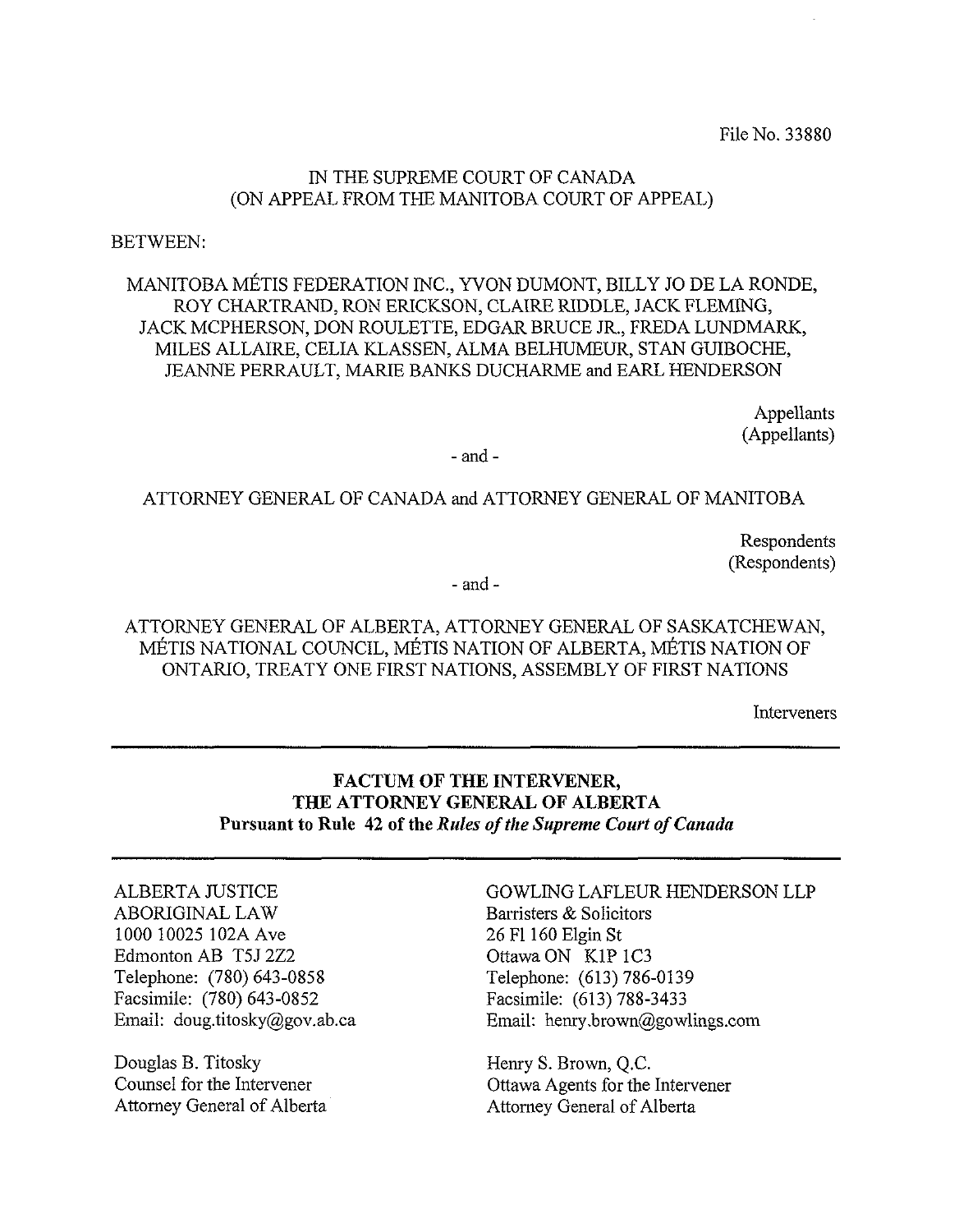ROSENBLOOM, ALDRIDGE, BARTLEY & BURKE-ROBERTSON ROSLING Barristers & Solicitors Barristers & Solicitors 70 Gloucester St 440 355 Burrard St Ottawa ON K2P OA2 Vancouver BC V6C 2G8 Telephone: (613) 236-9665 Telephone: (604) 684-1311 Facsimile: (613) 235-4430

Thomas R. Berger, Q.C. Counsel for the Appellants Manitoba Métis Federation et al.

Department of Justice Barristers & Solicitors Constitutional Law Branch 26 F1 160 Elgin St 1205 405 Broadway Ave Ottawa ON K1P 1C3 Winnipeg MB R3C 3L6 Telephone: (613) 786-0139 Telephone: (204) 945-0679 Facsimile: (613) 788-3433 Facsimile: (204) 945-0053 Email: henry.brown@gowlings.com Email: heather.Leonoff@gov.mb.ca

Heather Leonoff, Q.C. Counsel for the Respondent Attorney General of Manitoba

MYLES J. KIRVAN DEPUTY ATTORNEY GENERAL OF CANADA Department of Justice Prairie Region 301 310 Broadway Ave Winnipeg MB R3C OS6 Telephone: (204) 983-0873 Facsimile: (204) 984-5910 Email: **mark.kindrachuk@justice.gc.ca** 

Mark Kindrachuk Counsel for the Respondent, Attorney General of Canada

Facsimile: (604) 684-6402 Email: rhouston@burkerobertson.com

Robert E. Houston, Q.C. Ottawa Agents for the Appellants Manitoba Métis Federation et al.

ATTORNEY GENERAL OF MANITOBA GOWLING LAFLEUR HENDERSON LLP

Henry S. Brown, Q.C. Ottawa Agents for the Respondent Attorney General of Manitoba

MYLES J. KIRVAN DEPUTY ATTORNEY GENERAL OF CANADA Department of Justice Prairie Region Rrn 1216 234 Wellington St Ottawa ON KIA OH8 Telephone: (613) 941-2351 Facsimile: (613) 954-1920 Email: **christopher.rupar@justice.gc.ca** 

Christopher Rupar Ottawa Agent for the Respondent, Attorney General of Canada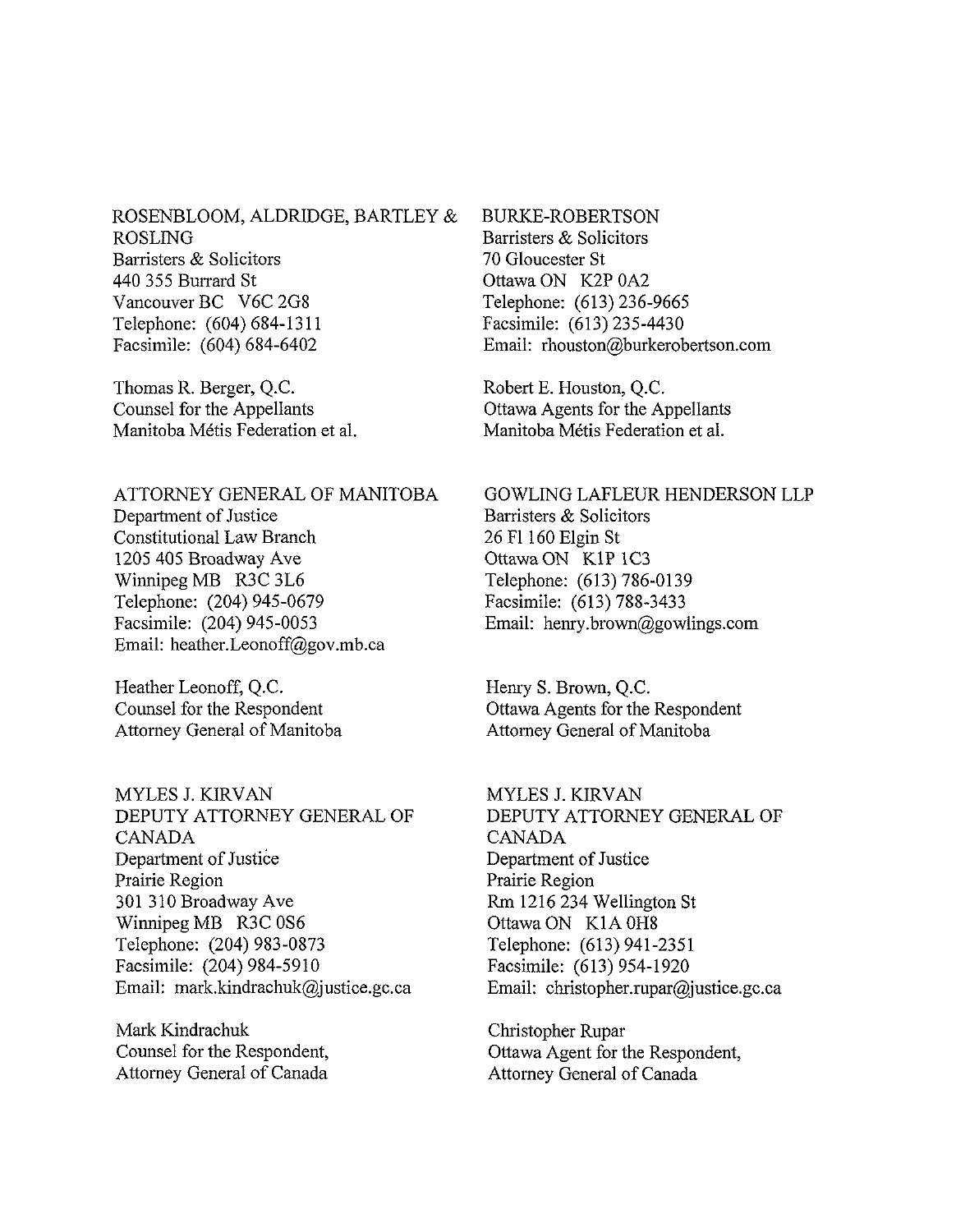ATTORNEY GENERAL OF SASKATCHEWAN ABORIGINAL LAW 820 1874 Scarth St Regina SK S4P 4B3 Telephone: (306) 787-7846 Facsimile: (306) 787-9111 Email: Mitch.McAdam@gov.sk.ca

Mitch McAdam Counsel for the Intervener Attorney General of Saskatchewan

METIS NATIONAL COUNCIL 201 350 Sparks St Ottawa ON K1R 7S8 Telephone: (613) 232-3216 Facsimile: (613) 232-4262 Email: clemc@metisnation.ca

Clement Chartier, Q.C. Counsel for the Intervener Metis National Council

JTM LAW Barristers & Solicitors 28 Hawthorn Ave Toronto ON M4W 222 Telephone: (416) 945-7958 Facsimile: (416) 981-3162 Email: jason@jtmlaw.ca

Jason Madden Counsel for the Intervener Métis Nation of Alberta

# GOWLWG LAFLEUR HENDERSON LLP Barristers & Solicitors 26 F1 160 Elgin St Ottawa ON K1P 1C3 Telephone: (613) 786-0139 Facsimile: (613) 788-3433 Email: henry.brown@gowlings.com

Henry S. Brown, Q.C. Ottawa Agents for the Intervener Attorney General of Saskatchewan

MACLAREN CORTLETT LLP Barristers & Solicitors 1625 50 O'Connor St Ottawa ON K1P 1C3 Telephone: (613) 233-1 146 Facsimile: (613) 233-7190 Email: ggreenwood@macorlaw.com

Gordon B. Greenwood Ottawa Agents for the Intervener Metis National Coucil

BURKE-ROBERTSON Barristers & Solicitors 70 Gloucester St Ottawa ON K2P OA2 Telephone: (613) 236-9665 Facsimile: (613) 235-4430

Email: rhouston@burkerobertson.com Robert E. Houston, Q.C. Ottawa Agents for the Intervener Metis Nation of Alberta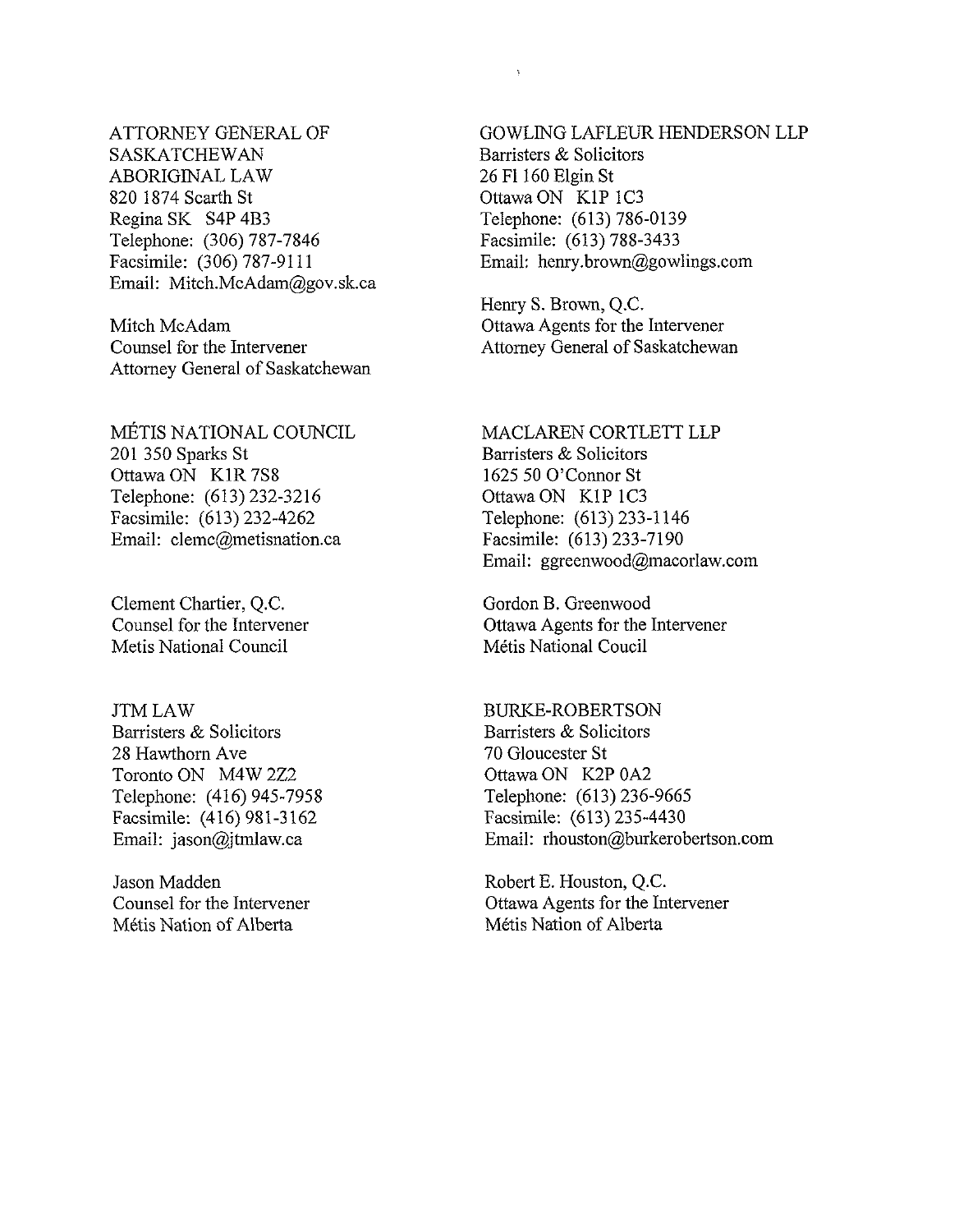#### PAPE SALTER TEILLET

Barristers & Solicitors 460 220 Cambie St Vancouver BC V6B 2M9 Telephone: (604) 681-3002 Facsimile: (604) 681-3050 Email: jteillet@pstlaw.ca

Jean Teillet Counsel for the Intervener M6tis Nation of Ontario

#### RATH & COMPANY

Barristers & Solicitors Box 44 Site 8 RRI Priddis AB TOL 1 WO Telephone: (403) 93 1-4047 Facsimile: (403) 931-4048 Email: jrath@rathandcompany.com

Jeffrey R.W. Rath Counsel for the Intervener Treaty One First Nations

ARVAY FINLAY Barristers & Solicitors 1350 355 Burrard St Vancouver BC V6C 2G8 Telephone: (604) 689.4421 Facsimile: (604) 687.1941 Email: jarvay@arvayfinlay.com

Joseph J. Arvay, Q.C. Counsel for the Intervener Assembly of First Nations

# NELLIGAN O'BRIEN PAYNE LLP Barristers & Solicitors 1500 50 O'Connor St Ottawa ON KIP 6L2 Telephone: (613) 23 1-8210 Facsimile: (613) 788-3661 Email: **dougald.brown@nelligan.ca**

Dougald E. Brown Counsel for the Intervener M6tis Nation of Ontario

MCMILLAN LLP Barristers & Solicitors 300 50 O'Connor St Ottawa ON KIP 6L2 Telephone: (613) 232-7171 Facsimile: (613) 231-3191 Email: **marie-france.major@mcmillan.ca** 

Marie-France Major Counsel for the Intervener Treaty One First Nations

MCMILLAN LLP Barristers & Solicitors 300 50 O'Connor St Ottawa ON KIP 6L2 Telephone: (613) 232-7171 Facsimile: (613) 231-3191 Email: jbeedell@mcmcillan.ca

Jeffrey Beedell Counsel for the Intervener Assembly of First Nations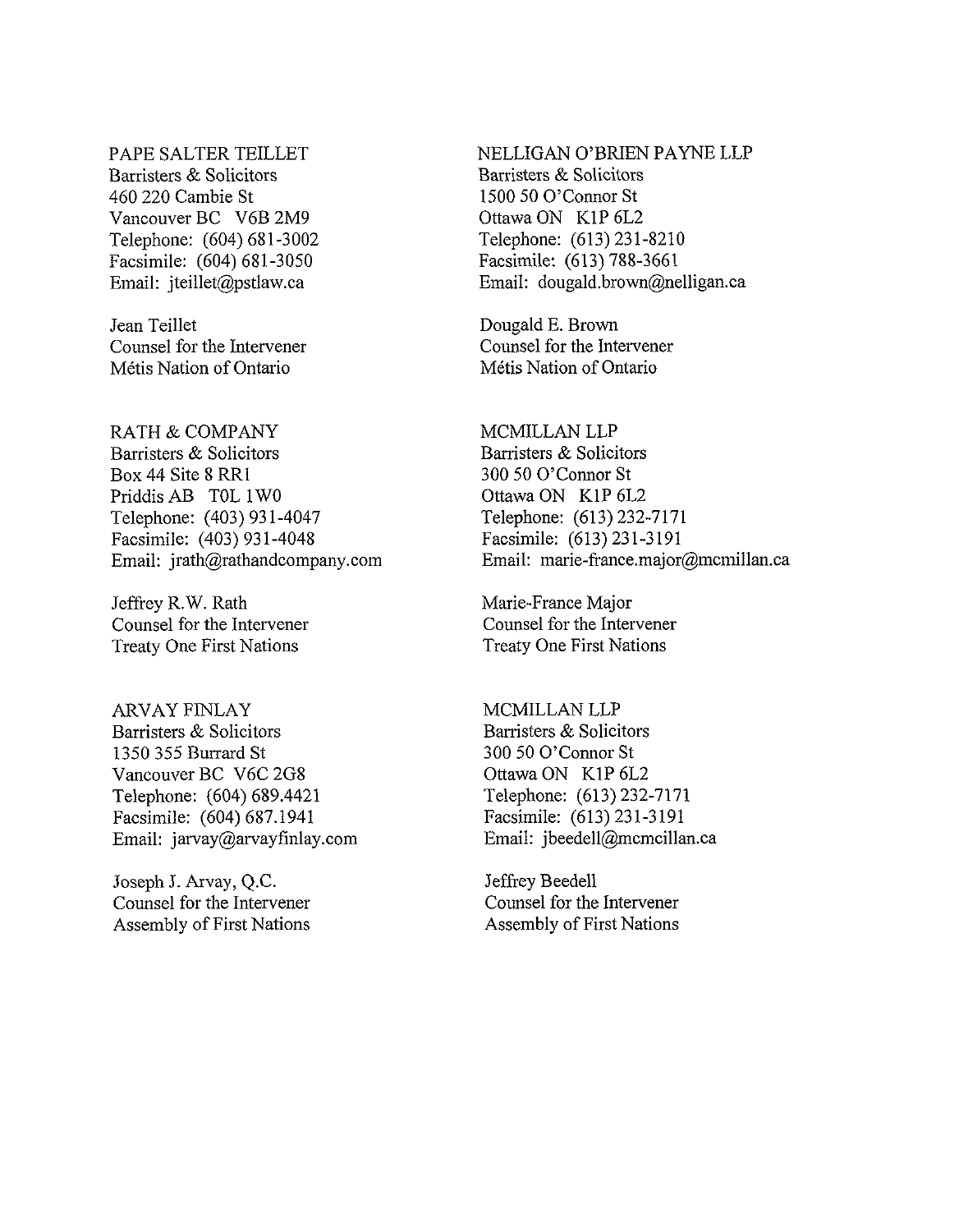# TABLE OF CONTENTS

| PART I.   |                                                                                                                                                              |
|-----------|--------------------------------------------------------------------------------------------------------------------------------------------------------------|
| PART II.  | STATEMENT OF POSITION ON APPELLANTS' QUESTIONS 1                                                                                                             |
| PART III. |                                                                                                                                                              |
| А.        | Métis and Lands to be Provided to Métis are not within "Indians, and Lands<br>reserved for the Indians" Under Section 91(24) of the Constitution Act, 1867 1 |
|           |                                                                                                                                                              |
|           |                                                                                                                                                              |
|           |                                                                                                                                                              |
|           |                                                                                                                                                              |
| <b>B.</b> |                                                                                                                                                              |
| PART IV.  |                                                                                                                                                              |
| PART V.   |                                                                                                                                                              |
| PART VI.  |                                                                                                                                                              |

 $\mathcal{L}^{\text{max}}_{\text{max}}$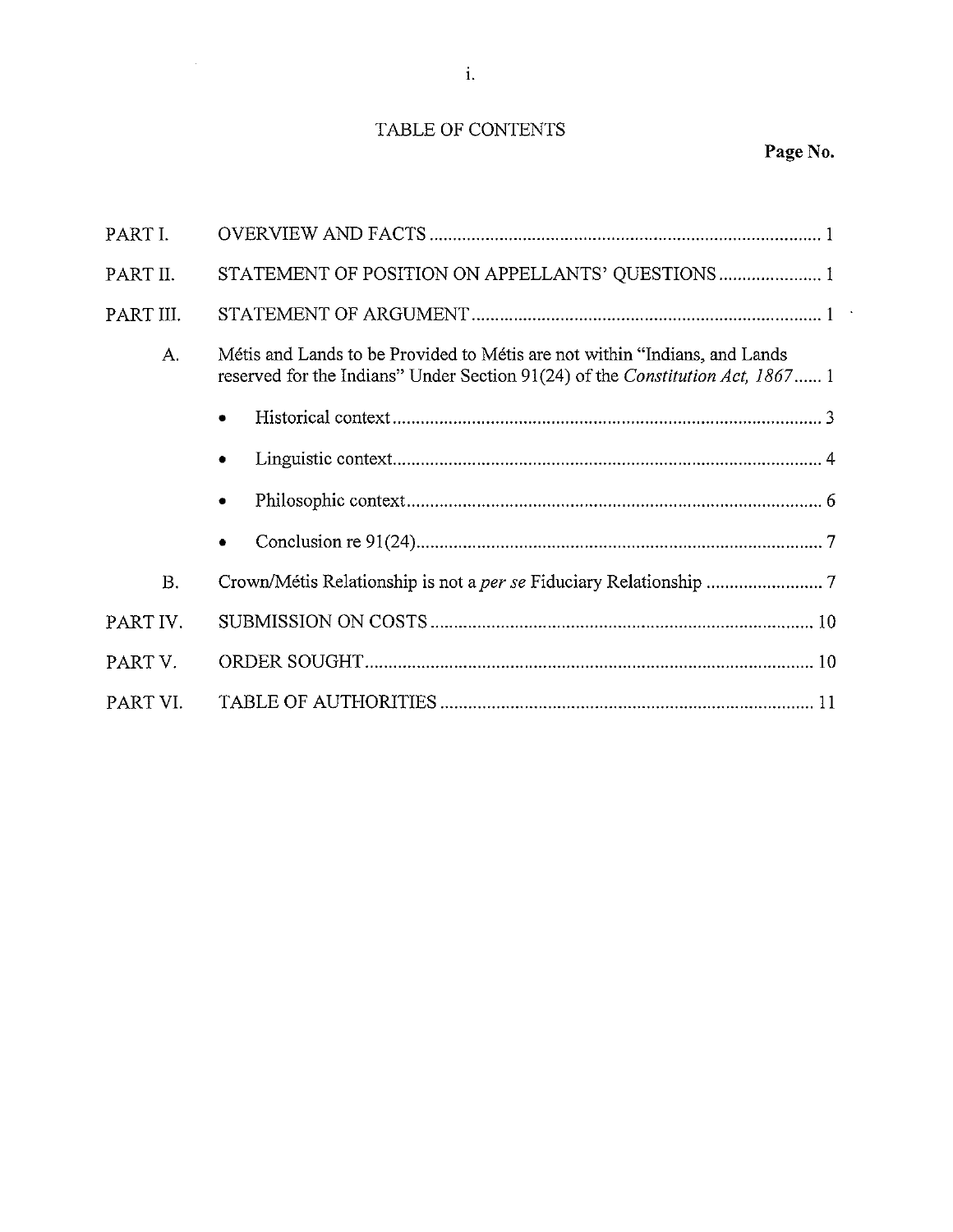# **PART I. OVERVIEW AND FACTS**

- 1. The Métis have a unique status aboriginal yet neither Indian nor Inuit. As such they should not be considered Indians for purposes of section 91(24) of the *Constitution Act, I867* nor should they be considered Indians for purposes of determining whether they are in a fiduciary relationship with the Crown.
- 2. Alberta accepts the facts as set out by Manitoba and Canada in their respective facta.

# **PART 11. STATEMENT OF POSITION ON APPELLANTS' QUESTIONS**

**3.** The Attorney General of Alberta will address the following issues raised by the Appellants:

#### **a. Constitutionality of Provincial Legislation**

If it is necessary for the Court to consider this issue the provincial legislation impugned by the Appellants was valid legislation within provincial competence. The legislation did not address matters that fall within the scope of section 91(24) of the *Constitution Act. 1867.* 

#### **b. Fiduciary Relationship and Fiduciary Obligations**

If it is necessary for the Court to address this issue there is no basis for a finding that a fiduciary relationship exists and consequently no basis for a finding that fiduciary obligations were owed.

#### **PART 111. STATEMENT OF ARGUMENT**

# **A. Mitis and Lands to be Provided to Mitis are not within "Indians, and Lands resewed for the Indians" Under Section 91(24) of the** *Constitution Act,* **1867**

4. A finding that Manitoba's legislation is unconstitutional based on section 91(24) of the *Constitution Act, 1867* (hereafter 91(24)) could have an impact on the validity of Alberta's legislation dealing with Métis and Métis settlements.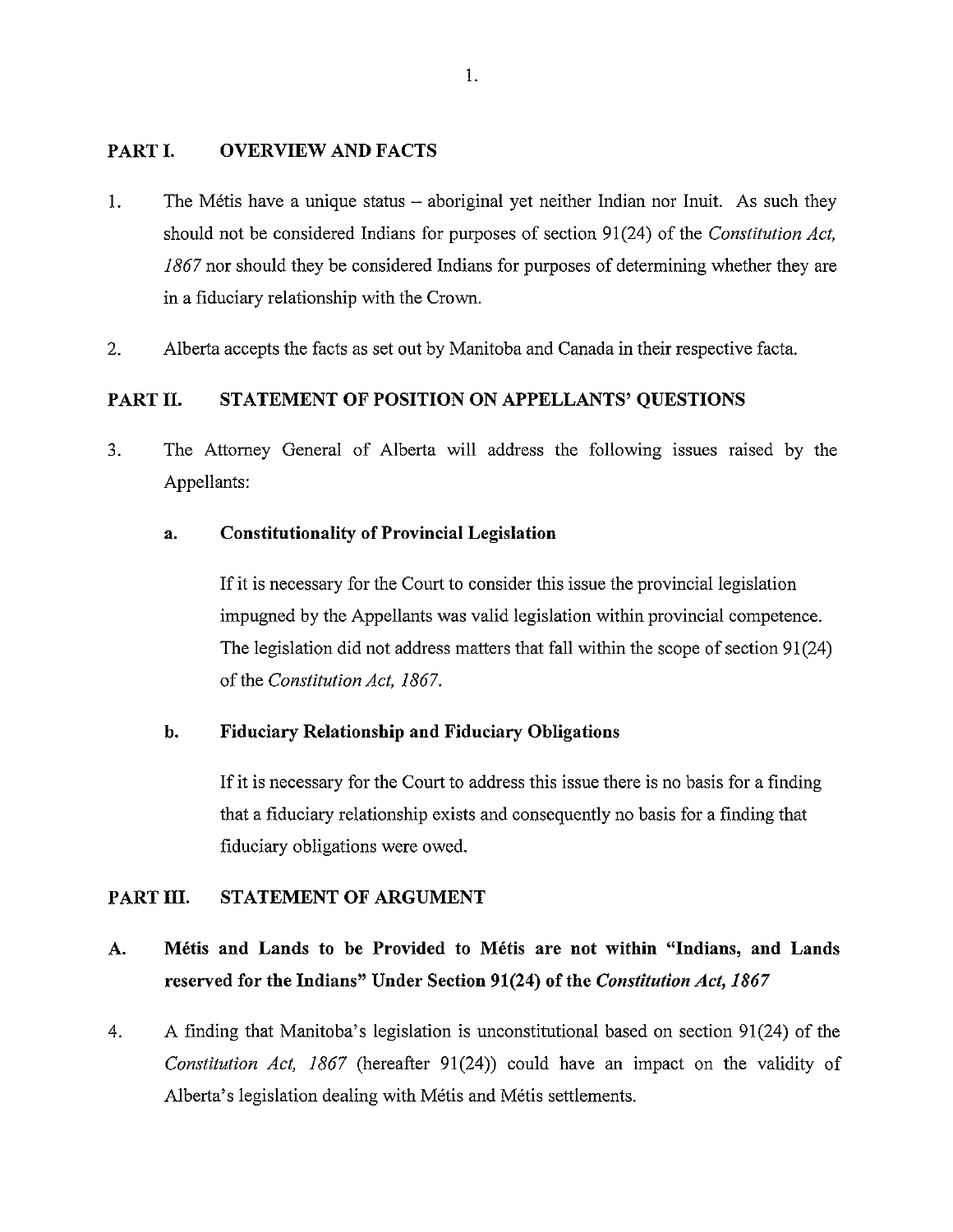- 5. The Appellants challenge the constitutionality of eight Manitoba statutes<sup>1</sup> and have put forward the position that the Métis children and the lands to be provided to them under section 31 of the *Manitoba Act* "qualified under 91(24) as "Indians and Lands reserved for the Indians". Even though the Appellants indicate they are not seeking a ruling that "generally speaking" the Métis are "Indians" under  $91(24)^2$ , the effect of the ruling they are seeking is just that.
- *6.* The first step in an analysis of the constitutionality of legislation is to consider the pith and substance of the provisions of the legislation in issue. Once the pith and substance is ascertained it is necessary to classify that essential character of the legislation by reference to provincial and federal classes of subjects in sections 91 or 92 to determine if the law is within the jurisdiction of the enacting legislature.<sup>3</sup>
- 7. Alberta agrees with Manitoba's position that the pith and substance of the legislation in issue is property and civil rights and is within section 92 of the *Constitution Act,* 1867. In the event that the Court determines otherwise and considers that the pith and substance is something other than property and civil rights it will be necessary to determine the scope of 91(24). Alberta agrees with Manitoba that it is not necessary for the Court to decide this issue in the present case. If the Court does determine that it is necessary to decide the issue, Alberta agrees with the position put fonvard by Manitoba that the Manitoba Métis were not within 91(24).
- 8. It is Alberta's position that the Métis and lands provided to the Métis are not within the legislative authority of Parliament of Canada under  $91(24)$  as the Métis are not Indians nor are the lands provided to (or lands to be provided to) them "Lands reserved for the Indians".

<sup>&</sup>lt;sup>1</sup> See Respondent, Manitoba's Factum at para 35.

<sup>&</sup>lt;sup>2</sup> See Appellants' Factum at para 238.

<sup>&</sup>lt;sup>3</sup> Chatterjee v Ontario (Attorney General), 2009 SCC 19, [2009] 1 SCR 624, 2009 CarswellOnt 1949 at para 16 [Manitoba's Authorities, Vol. I1 Tab 101; *Kitkatla Band* v *British Columbia (Minister of Small Business, Tourism* & *Culture),* 2002 SCC 31, [2002] 2 SCR 146,2002 CarswellBC 617 at paras 52 & 65 [Alberta's Authorities Tab 51.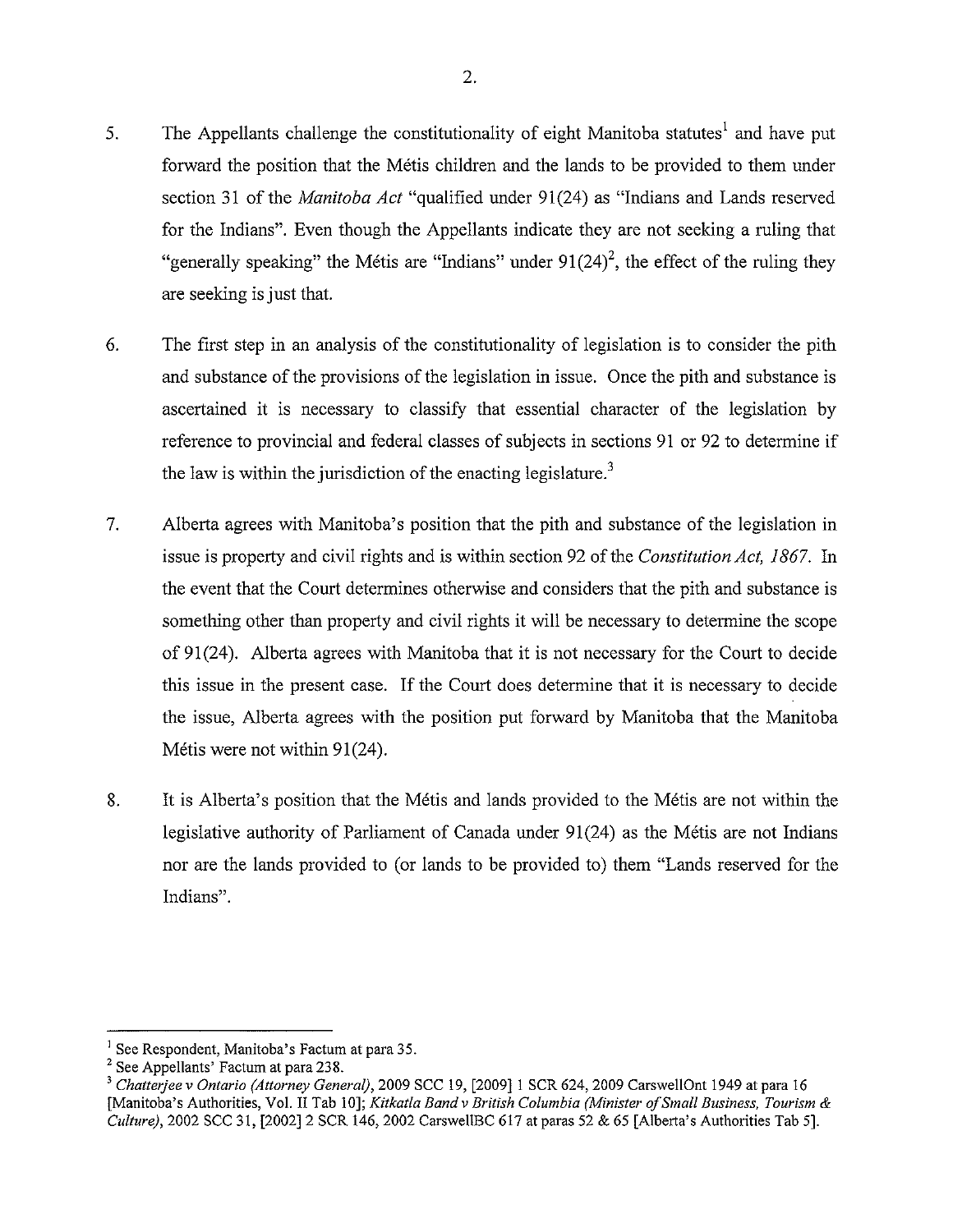- 9. This Court has not previously considered the question of whether the Métis are "Indians" under 91(24), however, this Court has considered the distinctions between the Métis and Indians in other constitutional instruments.
- 10. Section 91(24) must be read in context and must be placed in its proper linguistic, philosophic and historical contexts. In *Consolidated Fastfrate Inc. v Western Canada Council of Teamsters* this Court endorsed this approach and used it to determine the scope of section 92(10) of the *Constitution Act, 1867*<sup>4</sup>. In *R v Blais (Blais)* this Court considered and applied this approach in interpreting the Manitoba *Natural Resources Transfer Agreement (NRTA)* (incorporated as Schedule 1 to the *Constitution Act, 1930*).<sup>5</sup> In doing so the Court relied upon the decision in *R.* v *Big M Drug Mart* where this approach was used in the context of determining the meaning of the Charter right to freedom of religion. $6$

### . **Historical context**

- 11. In *Blais* this Court considered, "whether the Métis are 'Indians' under the hunting rights provisions of the Manitoba *Natural Resources Transfer Agreement (NRTA)".'* The Court concluded that they are not. Although this Court expressly stated that it was not deciding whether the term "Indians" under  $91(24)$  includes Métis, the case does provide guidance for the interpretation principles applicable and an example of their application.
- 12. The Court also concluded that the difference between Indians and M6tis was widely recognized and understood by the mid  $19<sup>th</sup>$  Century; they were viewed as distinct groups. The Manitoba Métis were not considered wards of the Crown. Many if not most of the members of the Manitoba government at the time of its entry into Confederation were Métis. The Court also stated that the fact a Métis person could self identify as either Métis or Indian and claim the respective benefits supports the view that there was a

<sup>&</sup>lt;sup>4</sup> Consolidated Fastfrate Inc. v Western Canada Council of Teamsters, 2009 SCC 53, [2009] 3 SCR 407, 2009 CarswellAlta 1891 at para 32 [Alberta's Authorities Tab 31.

*R. v Blais,* 2003 SCC 44, [2003] 2 SCR 236,2003 CarswellMan 386 at para 17 [Manitoba's Authorities, Vol. **I1**  Tab 341.

<sup>&</sup>lt;sup>6</sup> R. v Big M Drug Mart Ltd., [1985] 1 SCR 295, 60 AR 161, 1985 CarswellAlta 316 [Manitoba's Authorities, Vol. **11** Tab 331.

*Supra* note 5 at para 1 [Manitoba's Authorities, Vol. **I1** Tab 341.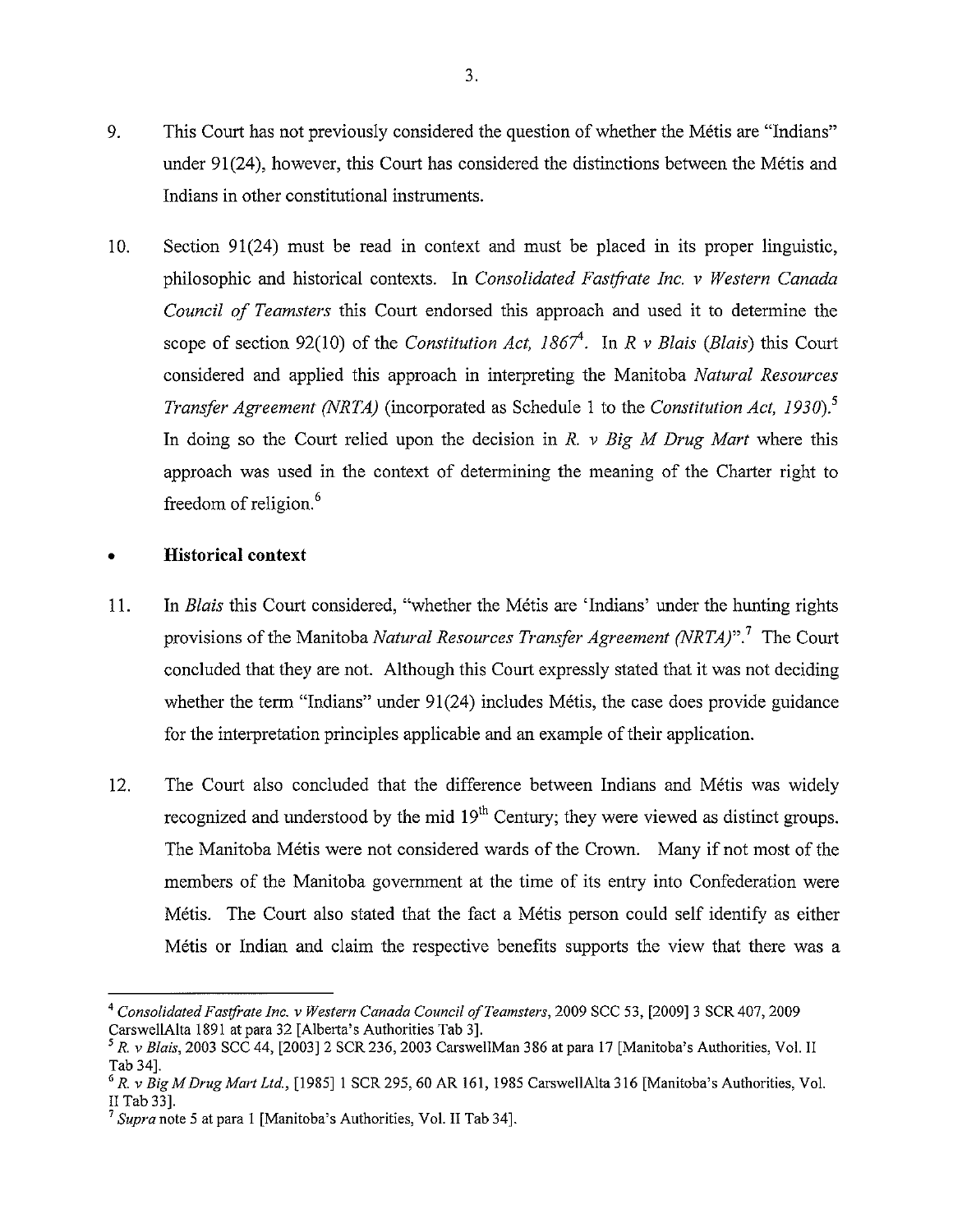distinction between the groups historically.<sup>8</sup> In the historical context "Indians" did not include Métis.

- 13. Manitoba has reviewed the historic facts with reference to the trial exhibits in this case at paragraphs 133, 136, 137 of its factum. In addition to those documents that were referred to in the *Blais* decision, Manitoba has identified additional documents that are in the trial record that provide the historical context.
- 14. The Trial Judge, Justice MacInnes, found that the evidence in this case was "overwhelming that the Métis were not Indians. They did not consider themselves to be Indians. They saw themselves and wanted to be seen, as civilized and fully enfranchised citizens". $\degree$  The Métis were recorded in the census as separate from Indians. They clearly distinguished themselves from Indians as is evident from the list of rights, the debates concerning the list of rights and the laws that were passed by the local legislature after 1870. Indians were not enfranchised, were not able to hold property individually and were not treated as citizens. Not so the Métis. The Métis did not view themselves as vulnerable people, nor did Canada treat them as such.<sup>10</sup>
- 15. Placed in its proper historical context the term Indians in 91(24) does not include Mitis.

# . **Linguistic context**

16. In considering the linguistic context of the provision in issue guidance can be obtained from the *Constitution Act,* 1867 itself. This Court applied this approach in the case of *Consolidated Fastfrate.*<sup>11</sup> Section 91(24) specifically refers to Indians and lands reserved for the Indians. The distinction between the terms, Indian and Métis or Half-breed was well known at the time and is evidenced by the use of the different terminology in many situations.

*Ibid* at paras 20-26 [Manitoba's Authorities, Vol. I1 Tab 341.

<sup>&</sup>lt;sup>9</sup> Reasons for Judgment of the Court of Oueen's Bench of Manitoba [MBOB Reasons] at para 600, Appellants' Record [AR] Vol I1 at 11.

**<sup>&#</sup>x27;O** MBQB Reasons at paras 610,614 & 615, ARVol I1 at 14-15, 16.

*Supra* note 4 [Alberta's Authorities Tab 31.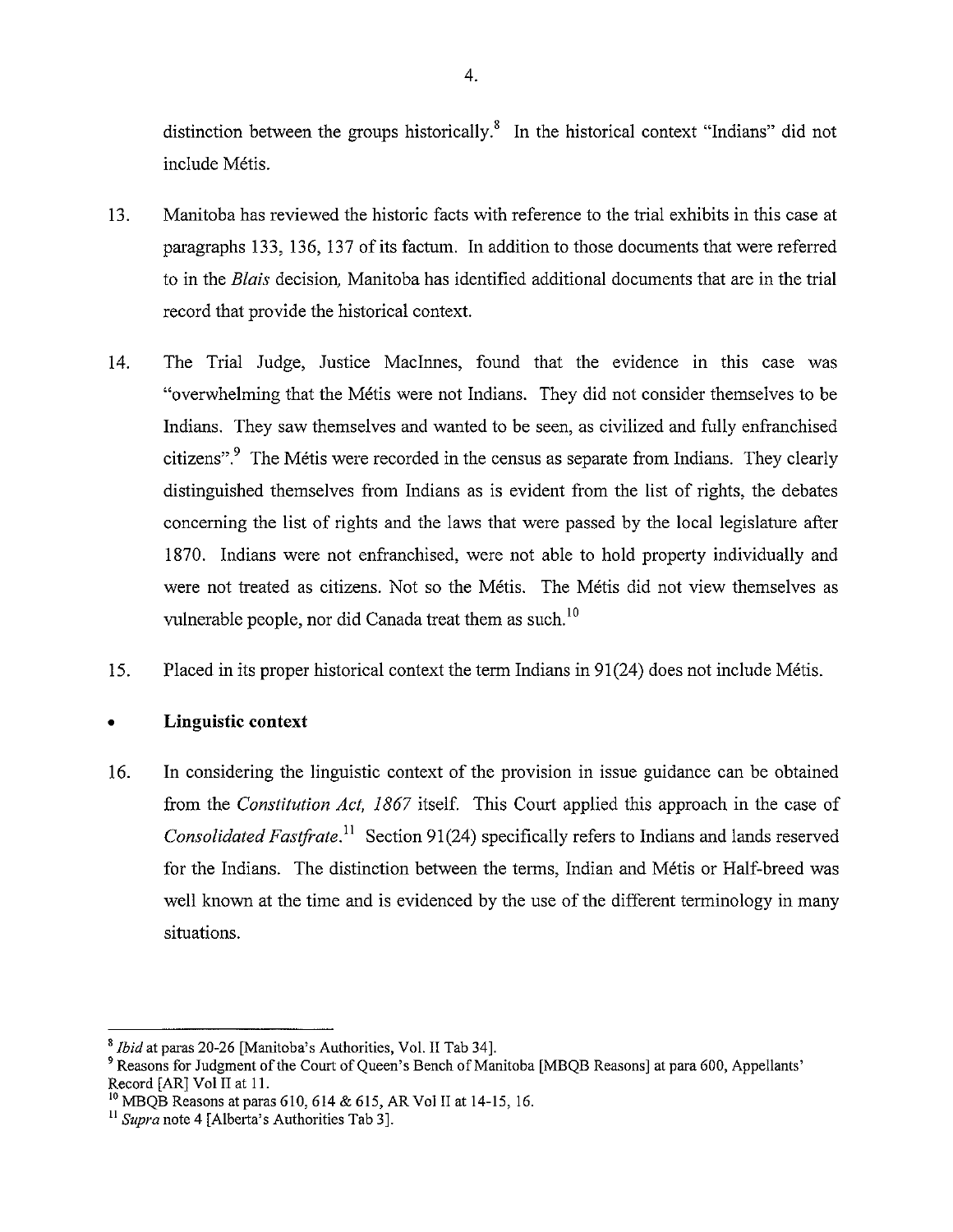- 17. In Re *Eskimo* the Court determined that the Inuit (Eskimo) are within 91(24).<sup>12</sup> The majority decision reviewed the historic sources for the use of the term "Indians" and concluded that it included the Eskimo as well as the other aborigines. Justice Cannon, in separate reasons from the majority but concurring in the result, considered the language of 91(24) including the French version and concluded that it includes all of the "aborigine native subjects of the proposed Confederation".<sup>13</sup> Justice Kerwin, also in separate reasons from the majority but concurring in the result, reviewed extensively the definitions of Indian and Esquimaux that were extant at or around the time of the *Constitution Act, 1867.*<sup>14</sup> Justice Kerwin indicated that "the majority of authoritative publications, and particularly those that one would expect to be in common use in 1867, adopt the interpretation that the term "Indians" includes all the aborigines of the territory subsequently included in the Dominion".<sup>15</sup>
- 18. The Court in *Blais* also concluded that based on the language used in the NRTA, the term "Indians" did not include Métis. The Court considered terminology utilized in some of the contemporary documents including the Hudson's Bay Company's 1856-57 census of the population in North America which identified the number of Indians and also separately identified the number of whites and half-breeds. The Court also noted the different terms that were utilized in the Lists of Rights referred to in para 14 above.<sup>16</sup>
- 19. The historic record reviewed by the Trial Justice and by the Court of Appeal is replete with references to Indians and "half-breeds or Metis. The terminology used was dependent upon the group being identified. The terms were not used interchangeably.<sup>17</sup>
- 20. In 1876 the *Indian Act* was amended to define Indians as excluding the Mitis who either took land or scrip under the *Manitoba Act.* **IS**

<sup>&</sup>lt;sup>12</sup> Reference re Term "Indians", [1939] SCR 104, (sub nom. Eskimos, Re) [1939] 2 DLR 417, 1939 CarswellNat 48 [Alberta's Authorities Tab 9].

<sup>&</sup>lt;sup>13</sup> *Ibid* at para 49 [Alberta's Authorities Tab 9].

**l4** *Ibid* at para 53-55 [Alberta's Authorities Tab 91.

<sup>&</sup>lt;sup>15</sup> *Ibid* at para 55 [Alberta's Authorities Tab 9].

<sup>&</sup>lt;sup>16</sup> Supra at note 5 at paras 27 & 28 [Manitoba's Authorities, Vol. II Tab 34].

<sup>&</sup>lt;sup>17</sup> MBCA Reasons at paras 32 & 58, AR Vol III at 31 & 37; MBQB Reasons at paras 162-163 & 183, AR Vol I at 54-55 & 66.

<sup>&</sup>lt;sup>18</sup> Indian Act, 1876, SC 1876, *c* 18 [Alberta's Authorities Tab 10].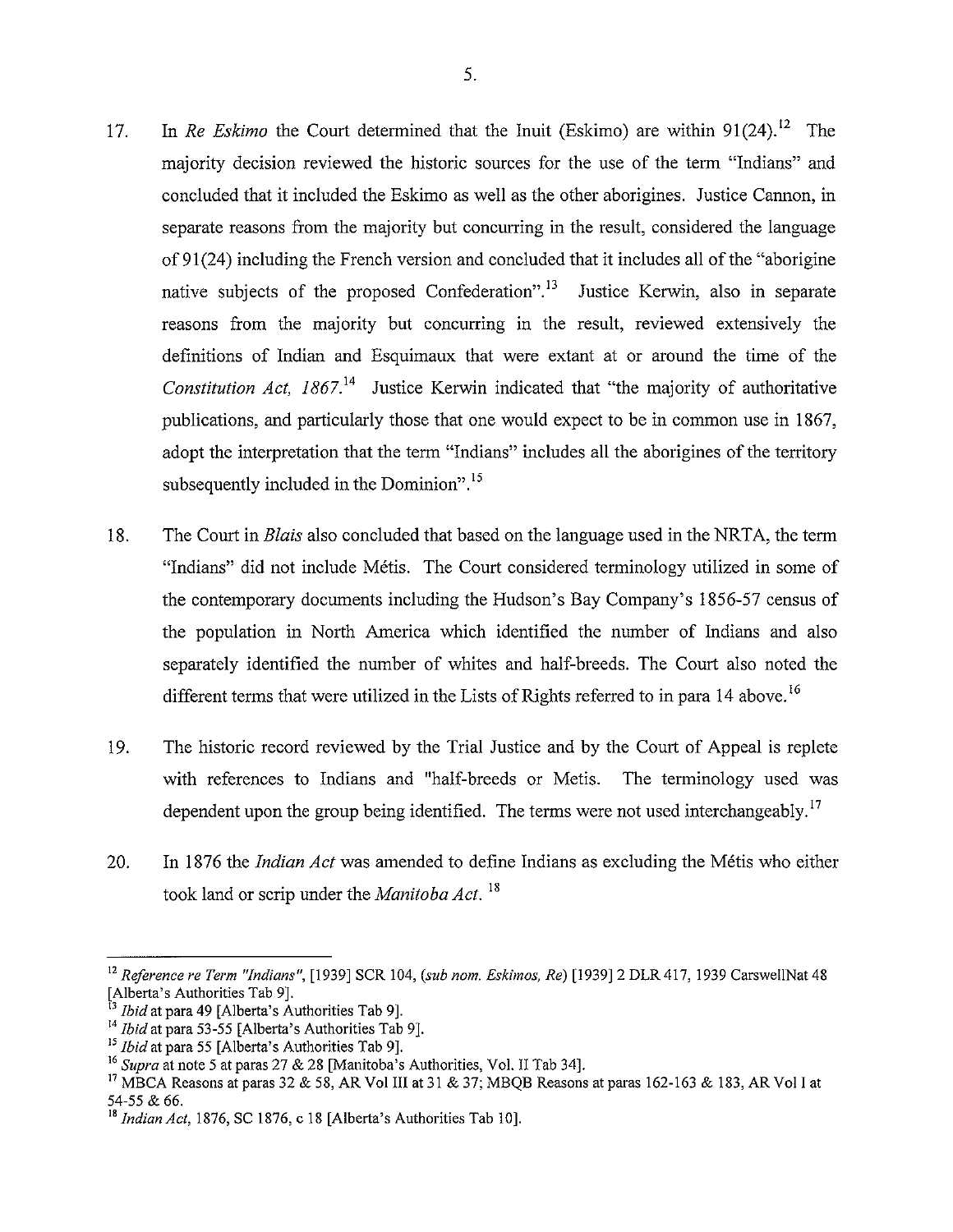*21.* Placed in its proper linguistic context, the term Indians in *91(24)* does not include Metis.

# . **Philosophic context**

- *22.* The Indians were considered to be wards of the state while the Metis were not. The Metis could hold property individually, they were able to vote, they held office, they were not viewed or treated as a vulnerable people and they formed the majority of the population in Manitoba at the time. **<sup>19</sup>**
- 23. In *Blais* the Court found that the objectives of the NRTA also led to the conclusion that Métis were not intended to be included in section 13 of the NRTA. As the Court stated, "the stark historic fact is that the Crown viewed its obligations to Indians, whom it considered its wards, as different from its obligations to the Metis who were its negotiating partners in the entry of Manitoba into Confederation."<sup>20</sup> It would not make practical sense for them to negotiate the entry of Manitoba into Confederation only to have the vast majority of the new province's inhabitants under federal jurisdiction.
- 24. In *Alberta (Aboriginal Affairs and Northern Development) v Cunningham (Cunningham)*  this Court addressed the distinction between Metis and Indians in connection with the *Me'tis Settlements Act* of Alberta. The Court noted that the definition of Metis in the predecessor legislation excluded Indians and non-treaty Indians as defined in the *Indian Act*, being chapter 98 of the *Revised Statutes of Canada, 1927*<sup>21</sup> The current legislation, while not defining Métis as excluding Indians, does preclude Indians from being settlement members except in certain limited situations.
- 25. This Court, in *Cunningham,* recognized the unique identity of the Mitis. The Court indicated that the object of the *Me'tis Settlements Act,* "is to promote Metis identity, culture and self-governance in recognition of their unique status – aboriginal, yet neither Indian nor Inuit."<sup>22</sup> The Court further indicated that the Métis have "claimed an identity

**l9** *Supra* note 10.

*<sup>20</sup>Supra* note 5 at para 33 [Manitoba's Authorities, Vol. I1 Tab 341.

<sup>&</sup>lt;sup>21</sup> Alberta (Aboriginal Affairs & Northern Development) v Cunningham, 2011 SCC 37, [2011], 334 DLR (4<sup>th</sup>) 577, 2011 CarswellAlta 1210 at para 10 [Alberta's Authorities Tab 1].

<sup>&</sup>lt;sup>22</sup> *Ibid* at para 75 [Alberta's Authorities Tab 1].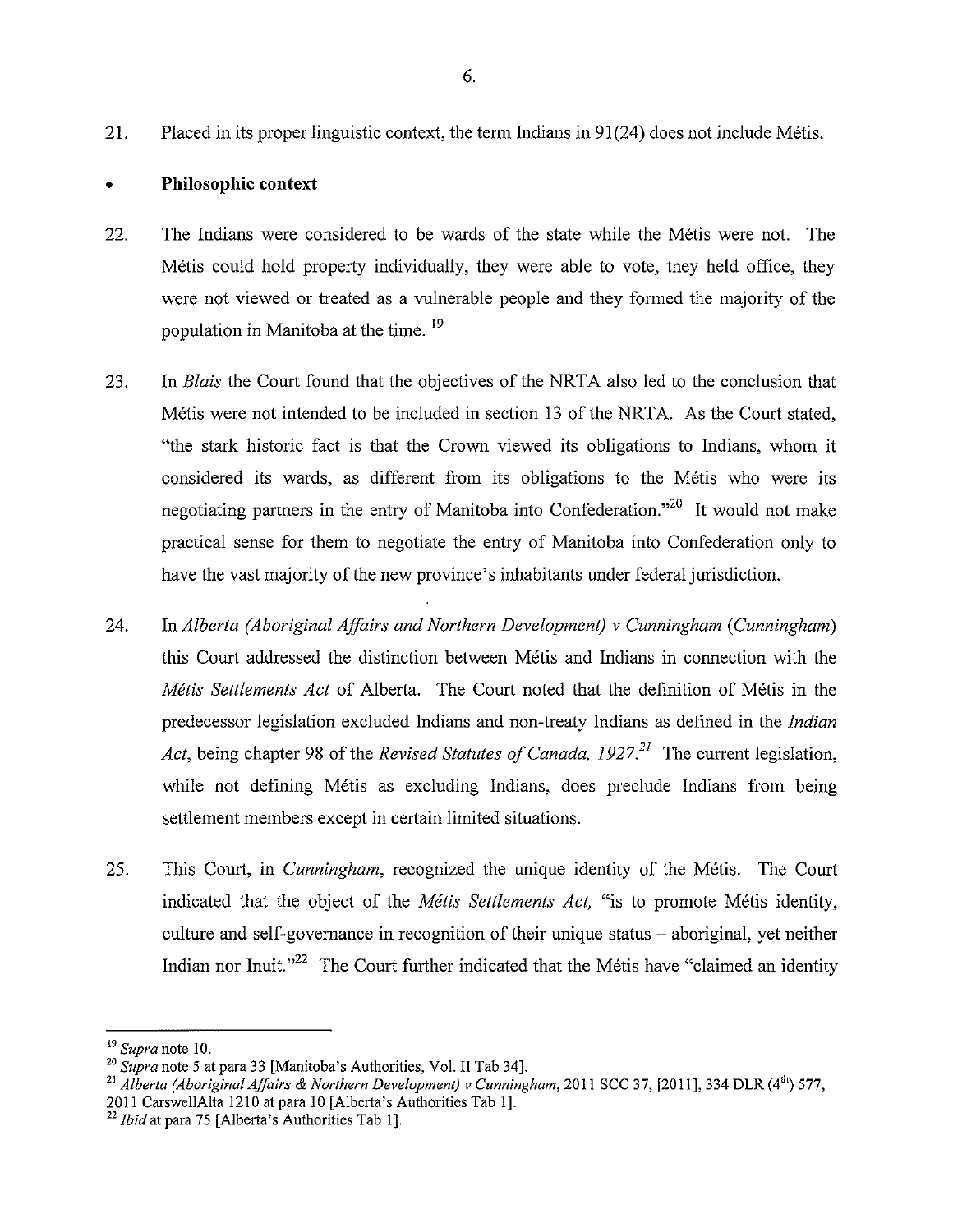based on non-Indianness" and they have "persistently distinguished themselves as a people from the other dominant group in their territory  $-$  Indians."<sup>23</sup>

- 26. Alberta passed legislation as early as 1938 with respect to Métis people specifically. The *Me'tis Settlements Act,* SA 1990, c M 14.3 was passed in 1990 to protect or establish a land base to preserve and enhance Métis identity, culture and self-governance.<sup>24</sup>
- 27. The Alberta legislation has not been challenged on the basis that it is beyond Alberta's legislative jurisdiction. This Court dismissed the claim in *Cunningham* that the provisions of the *Métis Settlements Act* concerning the definition of Métis (as excluding people registered as Indians or Inuit) are contrary to Section 15(1) of the Charter.<sup>25</sup> There was no challenge to the *Me'tis Settlements Act* on the basis of 91(24).
- 28. Placed in its proper philosophic context the term Indians in 91(24) does not include Metis.

# . Conclusion re **91(24)**

29. It is Alberta's position that section 91(24), put in its proper historical, linguistic and philosophic context, does not include Métis. This is consistent with the Court's decisions in *Blais*<sup>26</sup> and *Cunningham*<sup>27</sup>. It recognizes the unique historical background of each group. It is also consistent with the manner in which parties, including governments, have conducted themselves. It preserves the initiatives undertaken by Alberta under the *Me'tis Settlements Act.* 

# **B.** Crown/Métis Relationship is not a *per se* Fiduciary Relationship

30. Alberta agrees with Canada's position that it is not necessary for the Court to address the issue of the nature of the relationship as any claims for breach of fiduciary duties are -

<sup>&</sup>lt;sup>23</sup> Ibid [Alberta's Authorities Tab 1].

<sup>&</sup>lt;sup>24</sup> Ibid at paras 60 & 62[Alberta's Authorities Tab 1].

<sup>&</sup>lt;sup>25</sup> *Ibid* [Alberta's Authorities Tab 1].

**<sup>26</sup>***Supra* note 5 [Manitoba's Authorities, Vol. I1 Tab 341.

*<sup>&</sup>quot;Supra* note 21 [Alberta's Authorities Tab 11; See also R. **v** Powley, 2003 SCC 43, [2003] 2 SCR 207,2003 CarswellOnt 3502, particularly para 10 where the Court referred to the Métis in the context of section 35 of the Constitution *Act,* 1982 as a distinctive peoples who, "developed their own customs, way of life, and recognizable group identity separate from their Indian or Inuit and European forebears." [Alberta's Authorities Tab 81.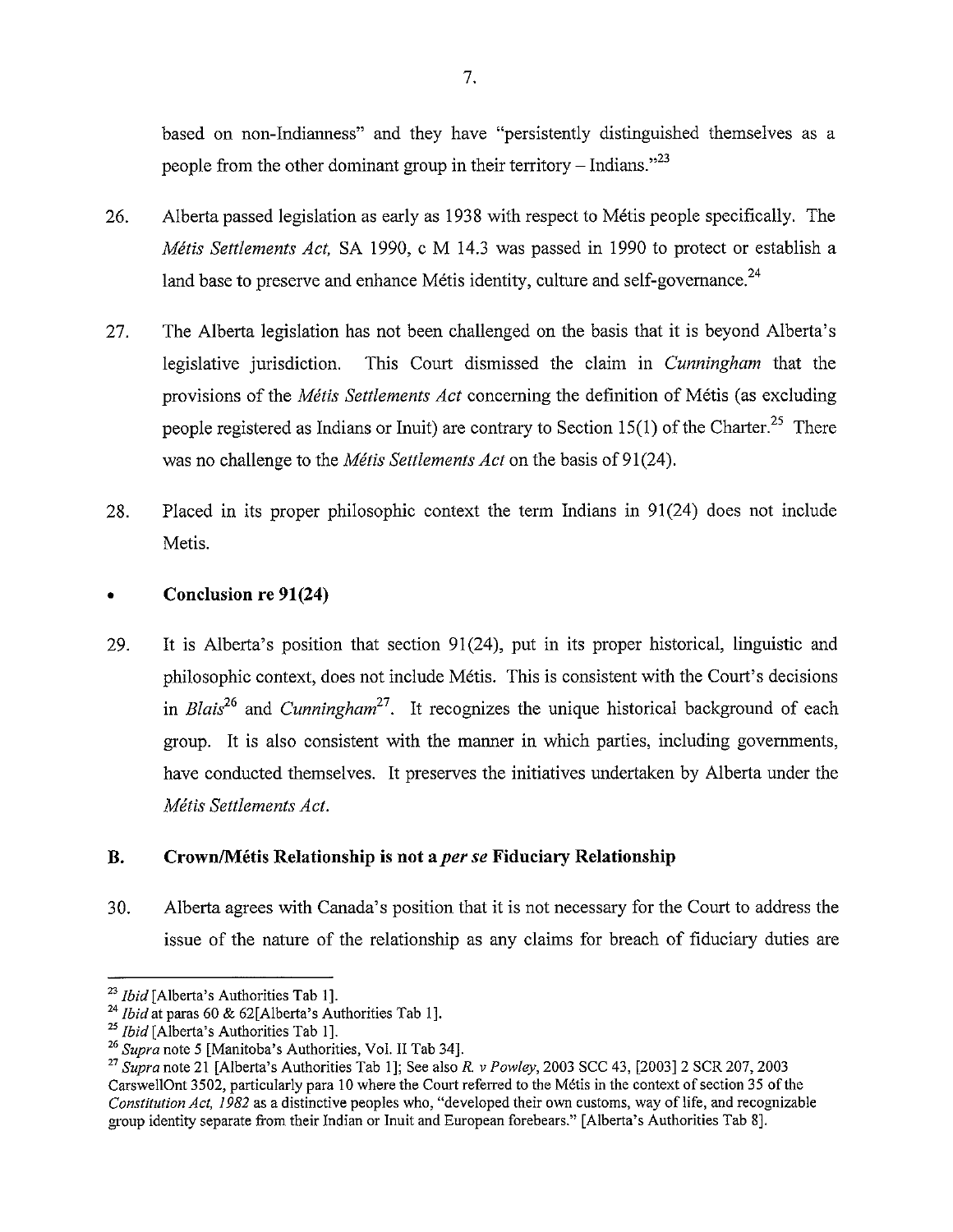barred by limitations and laches. If this Court does address this issue, it is Alberta's position that a fiduciary relationship between the Crown and the Métis does not exist.

- 31. Fiduciary duties do not exist at large; they are confined to specific relationships between particular parties.28 Certain categories of relationships give rise to fiduciary obligations because of their inherent purpose or their presumed factual or legal incidents. This Court referred to these in *Galambos* **v** *Perez (Galambos)* as *per se* fiduciary relationships.29
- 32. Although in *Galambos* the Court acknowledged that not every aspect of such a relationship will give rise to fiduciary duties, the fact that a relationship is recognized as a *per se* fiduciary relationship can give rise to a presumption that fiduciary duties are owed.
- **33.** Fiduciary duties can arise in other relationships termed *ad hoc* fiduciary relationships. As this Court stated, the existence of an *ad hoc* fiduciary obligation, "is thus primarily a question of fact to be determined by examining the specific facts and circumstances".<sup>30</sup>
- 34. It is Alberta's position that the Crown/Métis relationship is not one which gives rise to a *per se* fiduciary relationship, but, rather, can give rise to an *ad hoc* fiduciary relationship depending on (and restricted to) the facts.
- 35. Although this Court has on many occasions considered the nature of the relationship between the Federal Crown and the Indians, it has not defined or commented on the nature of the relationship between the Crown and the Métis.
- 36. This Court has identified the distinction that does exist between the Metis and the Indians. In  $R v Powlev<sup>31</sup>$ , the Court recognized that the Métis history and the reasons for inclusion of the M6tis in section 35 of the *Constitution Act, I982* are quite distinct from those of other aboriginal peoples of Canada.

<sup>&</sup>lt;sup>28</sup> Alberta v Elder Advocates of Alberta Society, 2011 SCC 24, [2011] 2 SCR 261, 2011 CarswellAlta 763 at para 33 [Alberta's Authorities Tab 21.

**<sup>29</sup>***Galainbas* v *Perez,* 2009 SCC 48, [2009] 3 SCR247,2009 CarswellBC 2787 at para 36 [Canada's Authorities Tab 21].<br><sup>30</sup> Ibid at para 48 [Alberta's Authorities Tab 4]. See also Supra note 28 at paras 33 & 36 [Alberta's Authorities Tab

**<sup>30</sup>***Ibid* at para 48 [Alberta's Authorities Tab 41. See also *Supra* note 28 at paras 33 & 36 [Alberta's Authorities Tab **0, f/.** *Supra* note 27 at para 16[Alberta's Authorities Tab 81.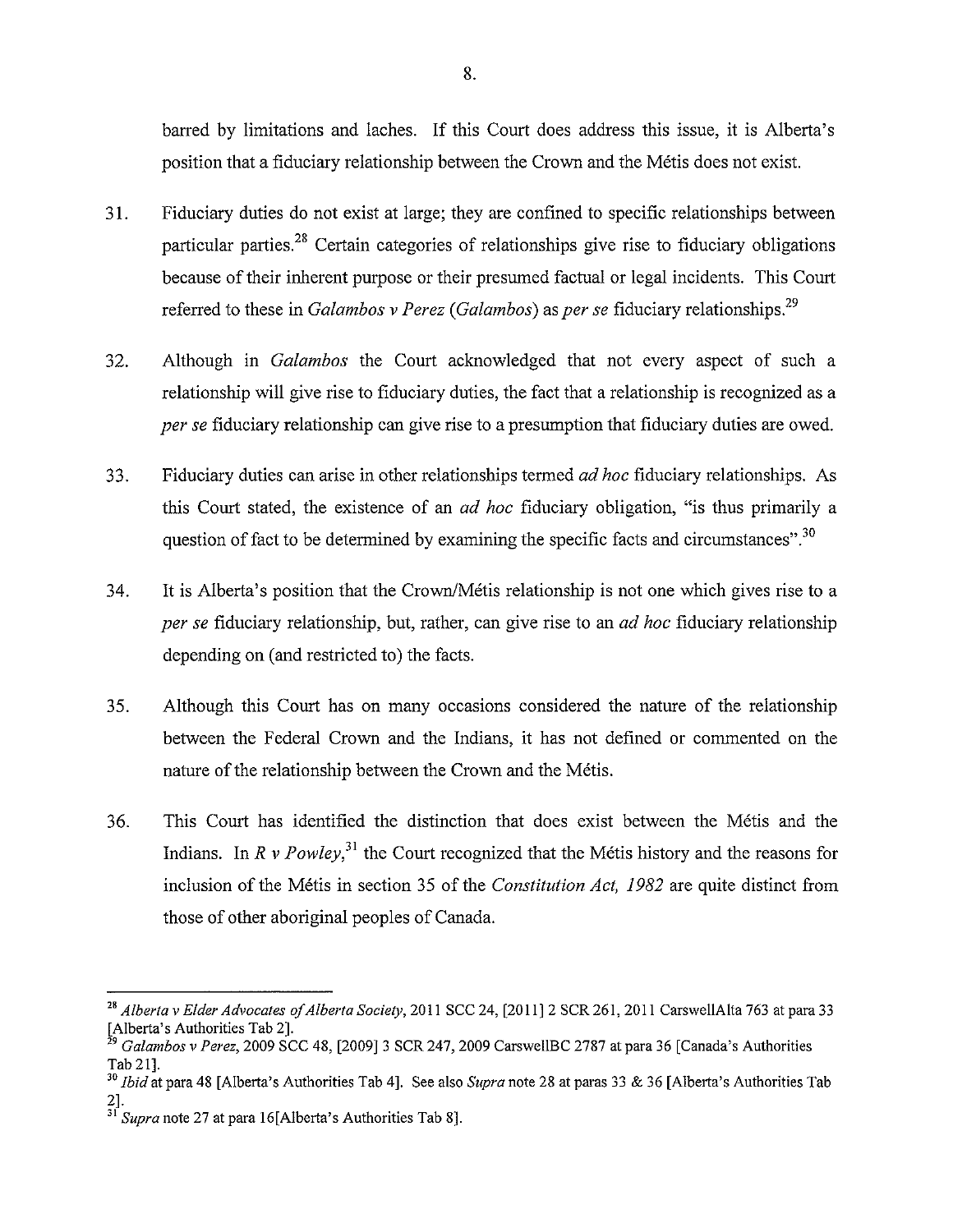- 37. The difference between the Indians and the Métis was noted as being widely recognized in Blais<sup>32</sup>. The Court stated that the Manitoba Métis were not considered wards of the Crown. In Blais the Court recognized that Indians were included in section 13 of the NRTA because of their special relationship with the Crown, a relationship that did not extend to the Métis.
- 38. Most recently this Court recognized the distinction between the Métis and the Indians in *Cunningham*<sup>33</sup>, a case dealing with the Alberta Métis Settlement legislation.
- 39. The cases that refer to the Federal Crown/Aboriginal relationship as unique and historic and as a general fiduciary relationship must be considered in the context of the Court's comments with respect to the Métis above.<sup>34</sup> It would be an error to assume that the Métis are automatically included in any discussion of the Crown/Aboriginal relationship since the Métis have a distinct historic background. Where this Court has described the fiduciary relationship and duties owed by the Federal Crown in the Aboriginal context as a result of the unique and historic nature of the Federal Crown/Aboriginal relations, it would go too far to automatically include the Crown/Métis relationship.
- 40. The Métis have a different background and the nature of their historic relationship with the Crown is different from other Aboriginal groups. As the Court indicated in  $Blais$ <sup>35</sup>. the Manitoba Métis were not wards of the Crown. The Métis enjoyed the same rights as other citizens.
- 41. It is Alberta's position that the Crown/Métis relationship is not a *per se* fiduciary relationship. The Crown/Métis relationship is distinct from the relationship between the Federal Crown and other aboriginal groups due to the distinct historical backgrounds and situations. An *ad hoc* fiduciary relationship could exist between the Crown and the Métis but its existence would be entirely dependent upon and restricted to the facts of that situation.

<sup>&</sup>lt;sup>32</sup>*Supra* note 5 at para 33 [Alberta's Authorities Tab 6].

<sup>&</sup>lt;sup>33</sup> *Supra* note 21 [Alberta's Authorities Tab 1].

**<sup>34</sup>**See for example *R,* **v** *Sparrow,* [I9901 1 SCR 1075,70 DLR (4") 385, 1990 CarswellBC 105 at 59 [Alberta's Authorities Tab 7]; most recently *Supra* note 12 at para 38-40 [Alberta's Authorities Tab 9].<br><sup>35</sup> *Supra* note 5 at para 20 [Manitoba's Authorities, Vol. II Tab 341.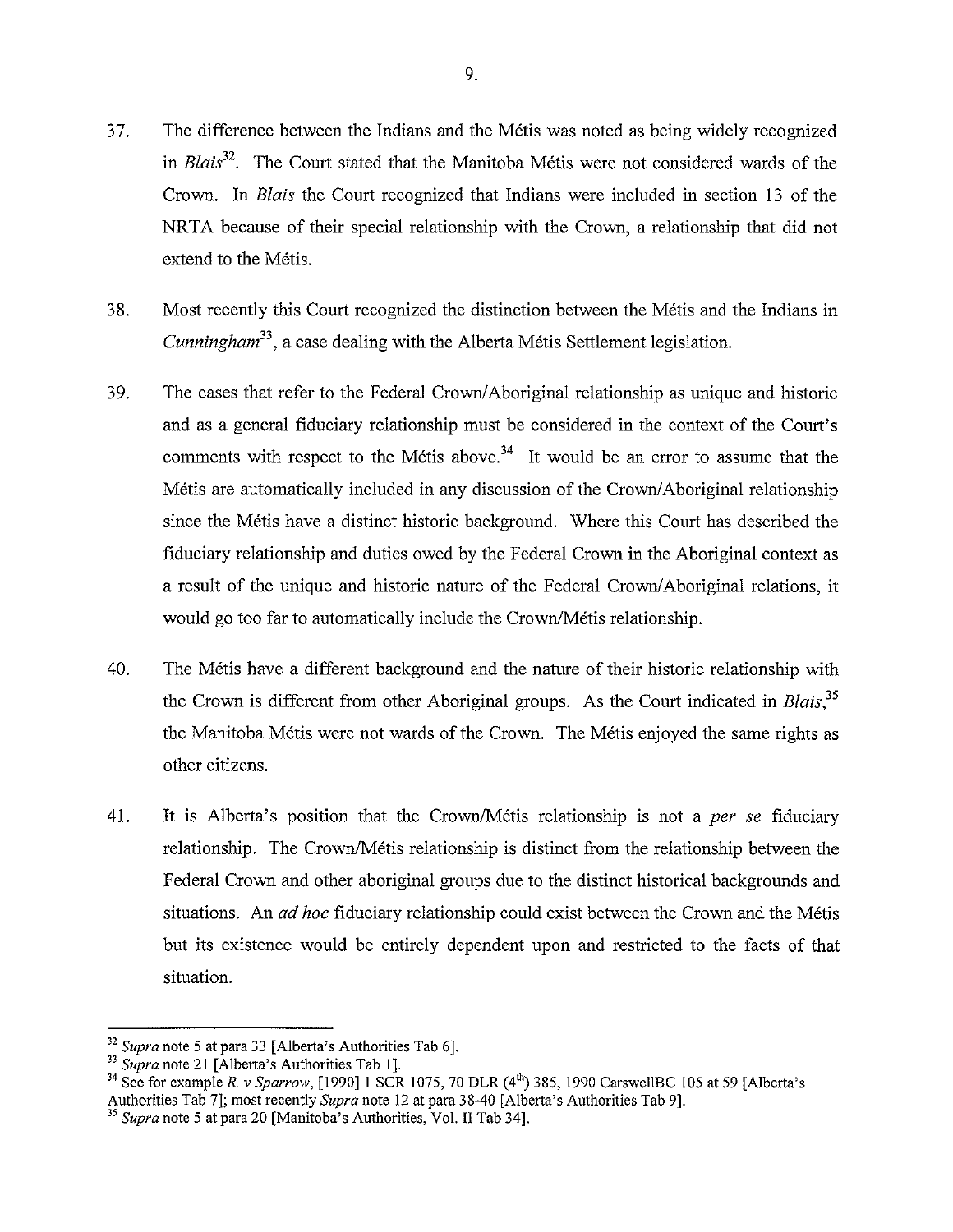42. Alberta supports the position of Canada that on the facts of this case no fiduciary relationship exists and in the absence of a fiduciary relationship no fiduciary duties were owed.

# **PART IV. SUBMISSION ON COSTS**

43. Alberta does not seek any costs and requests that no order for costs be made against Alberta.

# **PART V. ORDER SOUGHT**

- 44. Alberta seeks an order permitting it to present oral argument at the hearing of the appeal.
- 45. Alberta supports the order sought by the Respondents, Canada and Manitoba that the appeal be dismissed.

# ALL OF WHICH IS RESPECTFULLY SUBMITTED

Dated at the City of Edmonton, Province of Alberta, this  $\frac{1}{8}$  day of November, 2011

Douglas B. Titosky Alberta Justice Aboriginal Law Counsel for the Intervener, Attorney General of Alberta